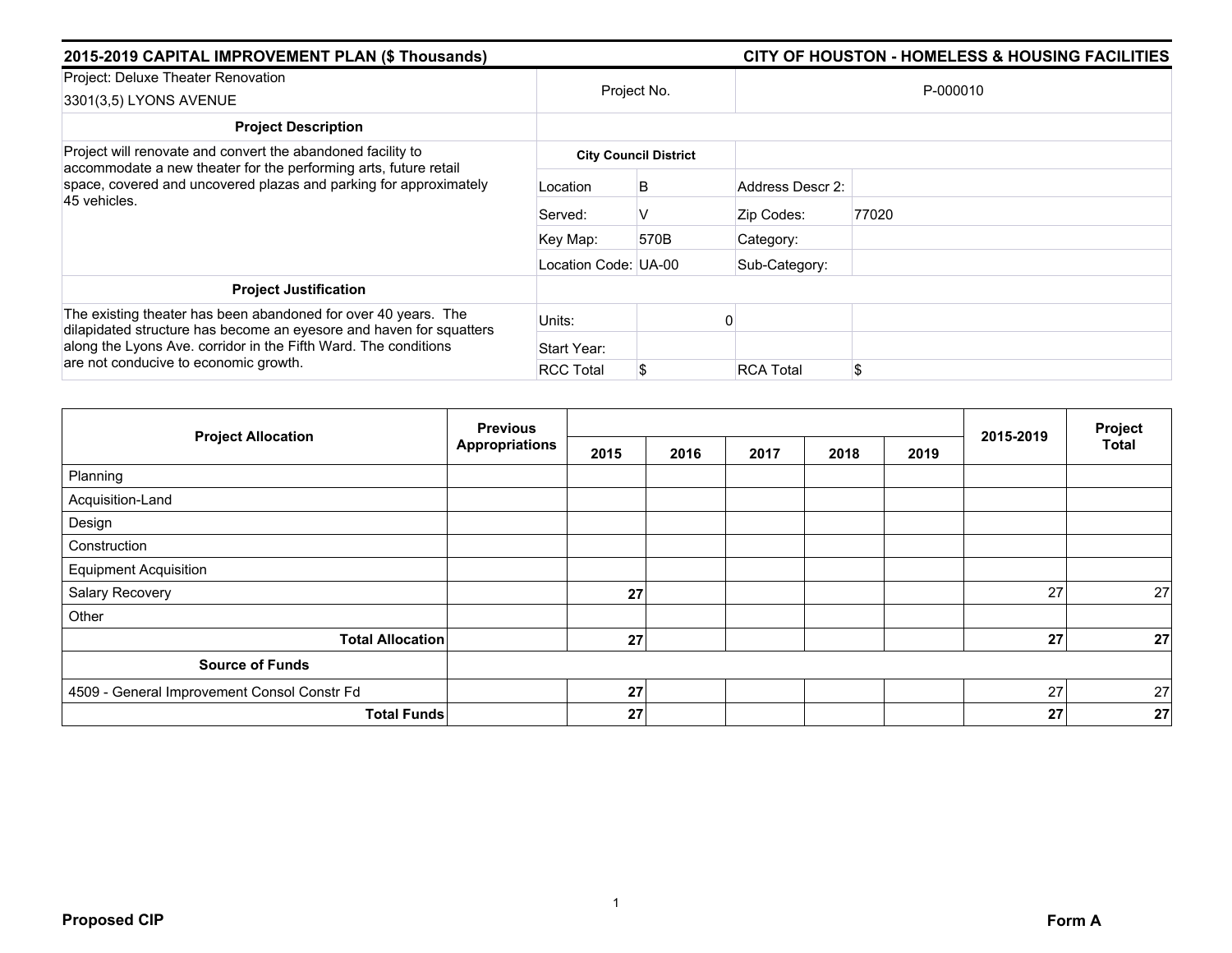| 2015-2019 CAPITAL IMPROVEMENT PLAN (\$ Thousands)                                                                                                                                                                                                                                                                                            |                      |                              | <b>CITY OF HOUSTON - HOMELESS &amp; HOUSING FACILITIES</b> |
|----------------------------------------------------------------------------------------------------------------------------------------------------------------------------------------------------------------------------------------------------------------------------------------------------------------------------------------------|----------------------|------------------------------|------------------------------------------------------------|
| Project: Homelessness PSH Implementation<br><b>VARIOUS</b>                                                                                                                                                                                                                                                                                   |                      | Project No.                  | P-000012                                                   |
| <b>Project Description</b>                                                                                                                                                                                                                                                                                                                   |                      |                              |                                                            |
| Produce sufficient units of permanent supportive<br>housing to eliminate chronic homelessness.                                                                                                                                                                                                                                               |                      | <b>City Council District</b> |                                                            |
|                                                                                                                                                                                                                                                                                                                                              | Location             | V                            | Address Descr 2:                                           |
|                                                                                                                                                                                                                                                                                                                                              | Served:              | W                            | Zip Codes:                                                 |
|                                                                                                                                                                                                                                                                                                                                              | Key Map:             |                              | Category:                                                  |
|                                                                                                                                                                                                                                                                                                                                              | Location Code: UA-00 |                              | Sub-Category:                                              |
| <b>Project Justification</b>                                                                                                                                                                                                                                                                                                                 |                      |                              |                                                            |
| According to the 2012 Point-in-Time<br>Homeless Count, the Houston area has more<br>than 8,000 homeless individuals, families,<br>and children are living on the streets, in<br>shelters, or in the Harris Co. jail, on any given<br>night. Of those, over 2,500 are chronically<br>homeless individuals (including nearly 600<br>Veterans). | Units:               |                              |                                                            |
|                                                                                                                                                                                                                                                                                                                                              | Start Year:          | 2014                         |                                                            |
|                                                                                                                                                                                                                                                                                                                                              | <b>RCC Total</b>     |                              | <b>RCA Total</b><br>S                                      |

| <b>Project Allocation</b>                   | <b>Previous</b><br><b>Appropriations</b> |        |        |        | Project |        |           |             |
|---------------------------------------------|------------------------------------------|--------|--------|--------|---------|--------|-----------|-------------|
|                                             |                                          | 2015   | 2016   | 2017   | 2018    | 2019   | 2015-2019 | Total       |
| Planning                                    | 250                                      |        |        |        |         |        |           | 250         |
| Acquisition-Land                            |                                          |        |        |        |         |        |           |             |
| Design                                      |                                          |        |        |        |         |        |           |             |
| Construction                                |                                          | 36,685 | 41,218 | 10,300 | 10,300  | 10,300 | 108,803   | 108,803     |
| <b>Equipment Acquisition</b>                |                                          |        |        |        |         |        |           |             |
| Salary Recovery                             |                                          |        |        |        |         |        |           | $\mathbf 0$ |
| Other                                       |                                          |        |        |        |         |        |           |             |
| <b>Total Allocation</b>                     | 250                                      | 36,685 | 41,218 | 10,300 | 10,300  | 10,300 | 108,803   | 109,053     |
| <b>Source of Funds</b>                      |                                          |        |        |        |         |        |           |             |
| 4501 - Homeless & Housing Consolidated Fund | 250                                      | 6,258  |        |        |         |        | 6,258     | 6,508       |
| 5000 - Federal Government - Grant Funded    |                                          | 1,255  | 3,353  |        |         |        | 4,608     | 4,608       |
| Other                                       |                                          | 29,172 | 37,865 | 10,300 | 10,300  | 10,300 | 97,937    | 97,937      |
| <b>Total Funds</b>                          | 250                                      | 36,685 | 41,218 | 10,300 | 10,300  | 10,300 | 108,803   | 109,053     |